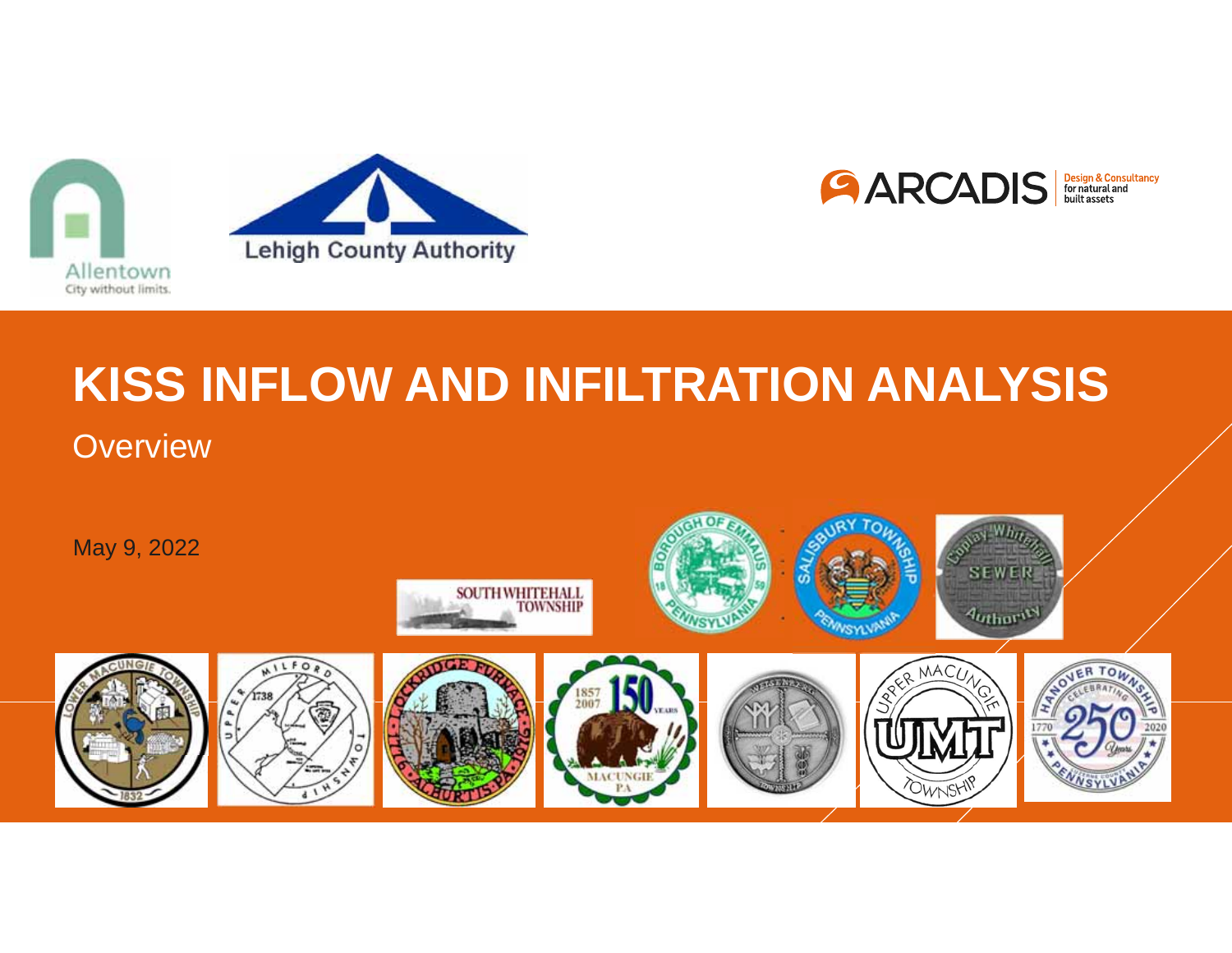### **2021 Flow Monitoring - Meter Locations**



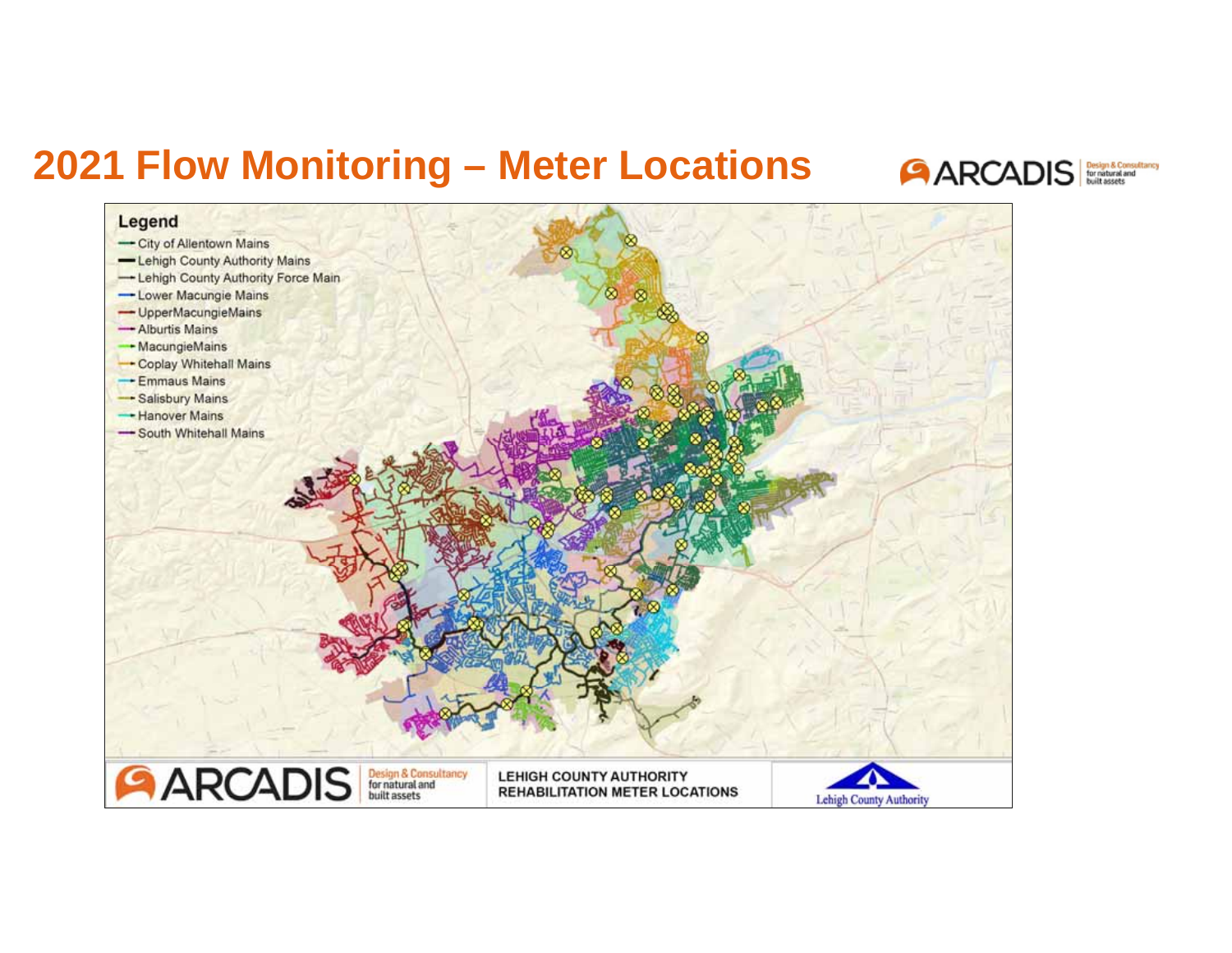### **2021 Rain Gauge Locations**



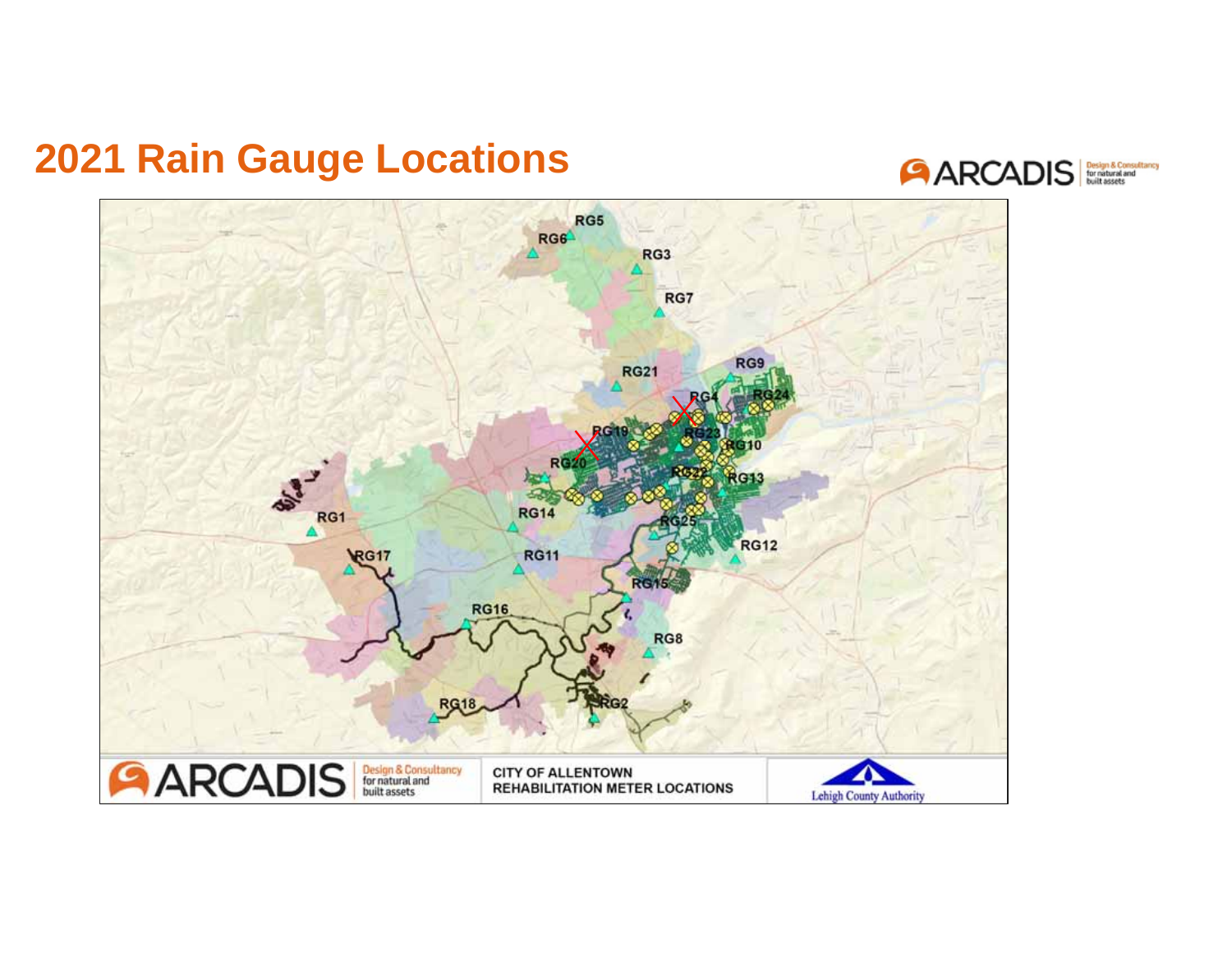### **Explanation of hydrograph features AARCADIS (Calculated using EPA SSOAP toolbox )**

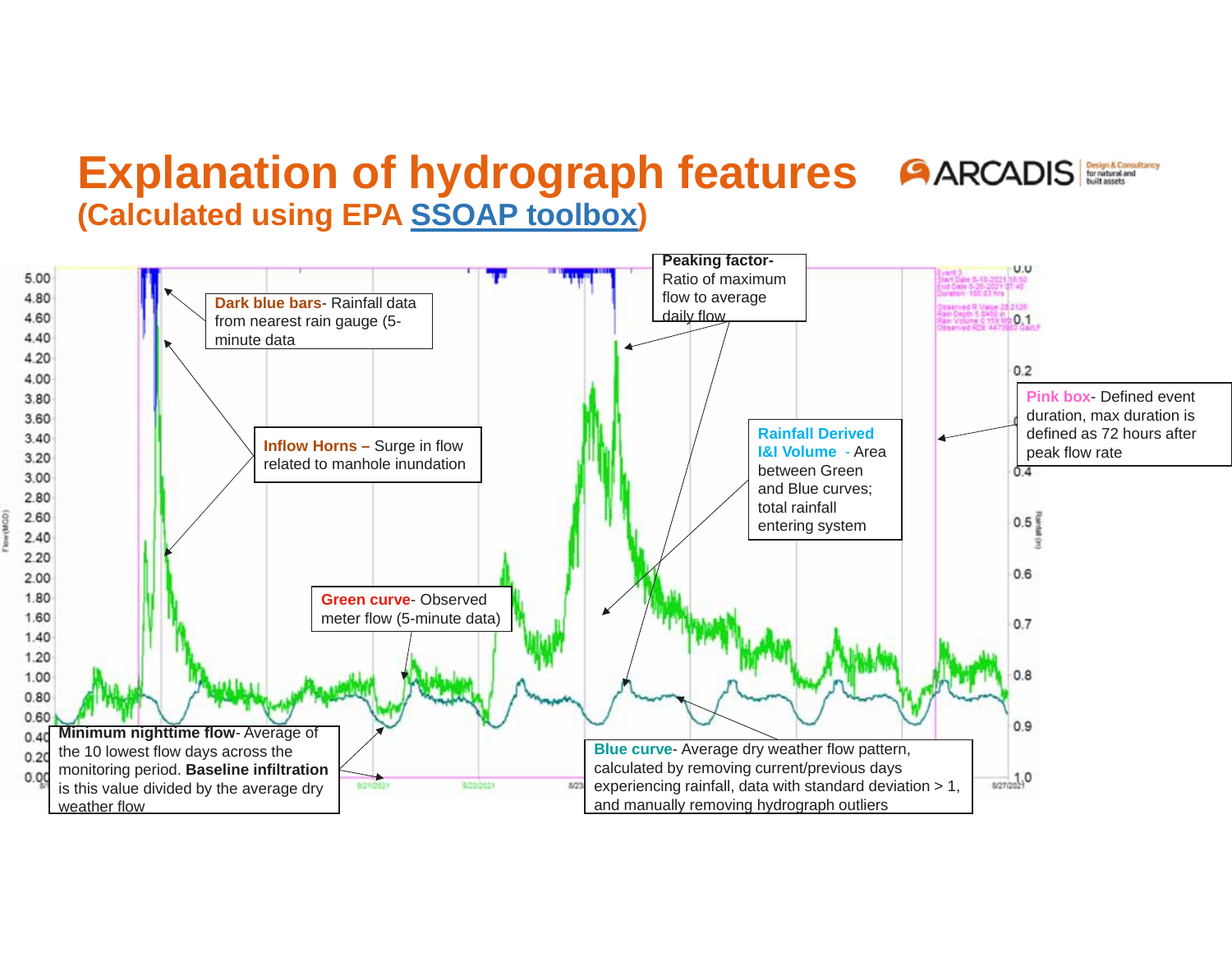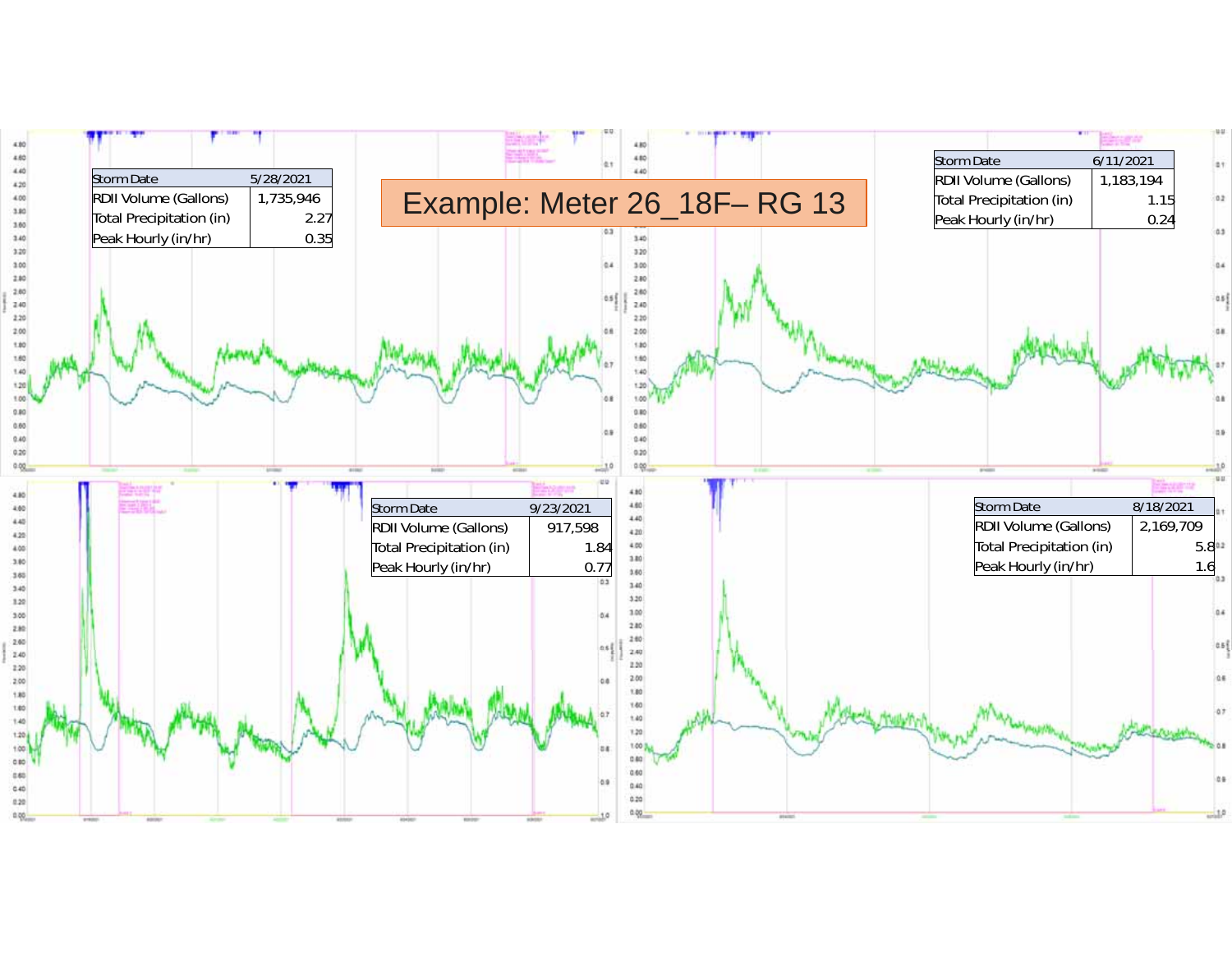**ARCADIS** 

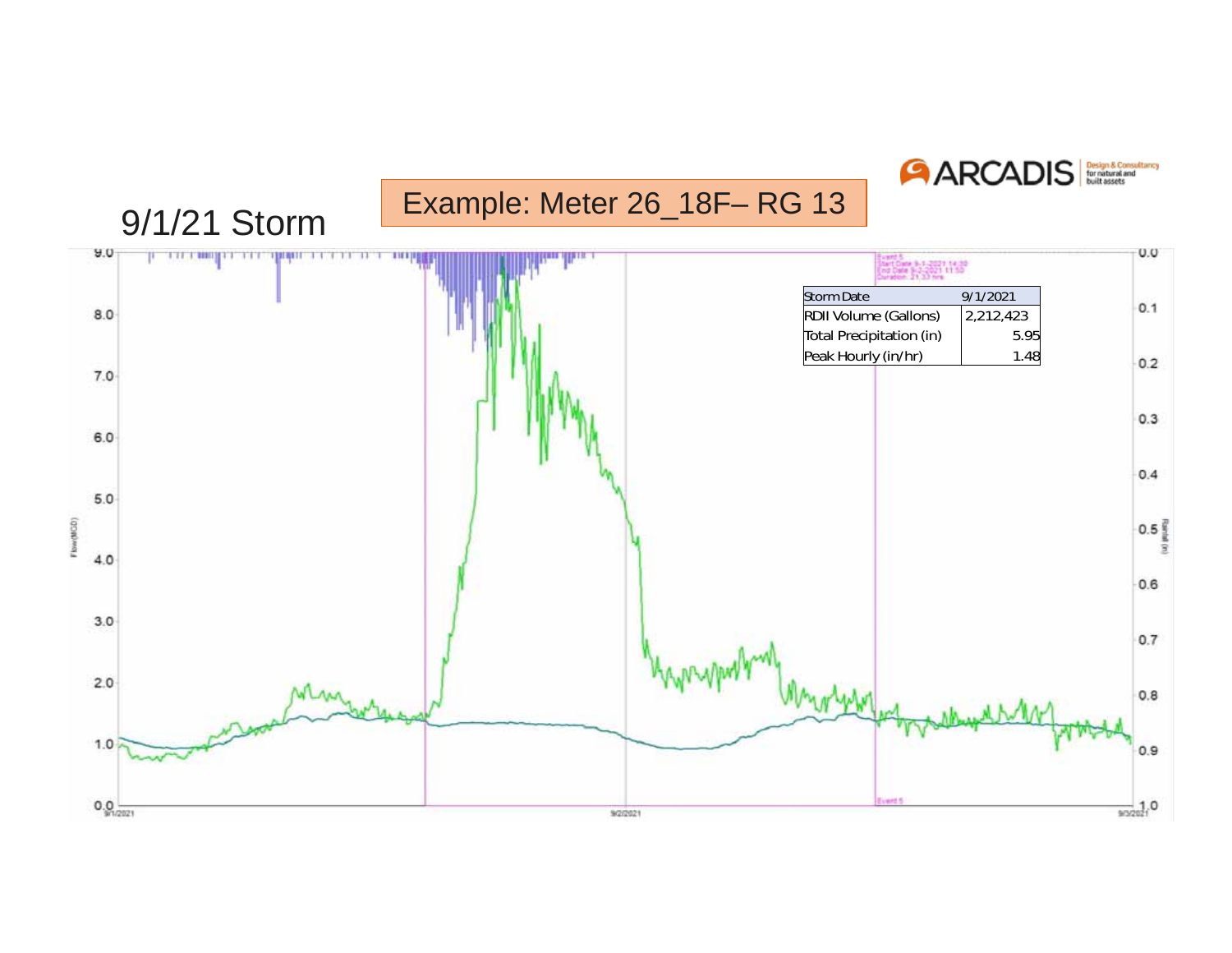

|        |        |       | Manhole ID Net LF of Pipe Net Parcel Count Gross Parcel Count |
|--------|--------|-------|---------------------------------------------------------------|
| 26 18F | 26,815 | 3,227 | 4.727                                                         |

| <b>Meter</b>                               | Total | <b>Net</b> |
|--------------------------------------------|-------|------------|
| <b>RDII Statistics Summary</b>             |       |            |
| Dry Weather GPD/EDU                        | 255   | 273        |
| Average Dry Weather Flow, DWF (MGD)        | 1.206 | 0.880      |
| <b>Baseline Infiltration %</b>             | 56%   | 70%        |
| Average Peaking Factor- Average Daily DWF  | 3.4   | 2.6        |
| Average Peaking Factor- Actual Time of Day | 3.2   | 2.9        |
| Max Peaking Factor- Average Daily Flow     | 6.6   | 4.6        |
| Max Peaking Factor- Actual Time of Day     | 6.3   | 6.8        |
| Average RDII Flow Rate (MGD)               | 0.809 | 0.423      |
| Length Normalized RDII Flow Rate (GPD/LF)  | 9.8   | 15.8       |

#### **Hydrograph Conclusions:**

- Manholes F&C leakage from sheet flow
- High RDII (2-3 days to recover)

#### **Statistics Conclusions:**

- Slightly high GPD/EDU (related directly to very high BI)
- Very High Baseline Infiltration (Industrial component is thought to be small but is contributing to nighttime flow
- Low Peaking Factor (Peaking factor is suppressed because of very high BI)
- Very high RDII/LF

#### **SSES Recommendations:**

- Nighttime weiring Priority 1 (Very high RDII/LF with long return to normal and very high BI)
- Manhole frame and cover and clipped CO inspection/puddling investigation - Priority 1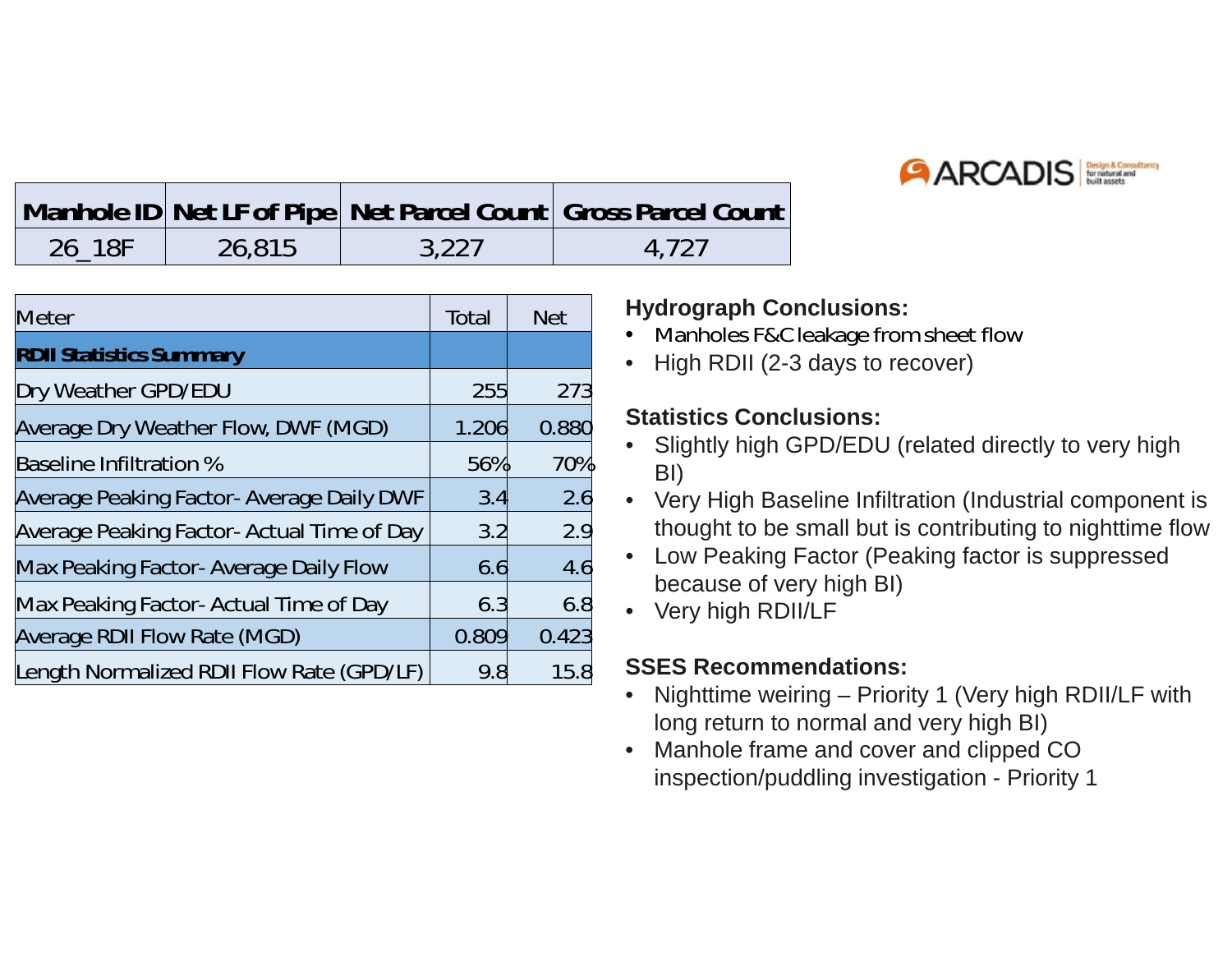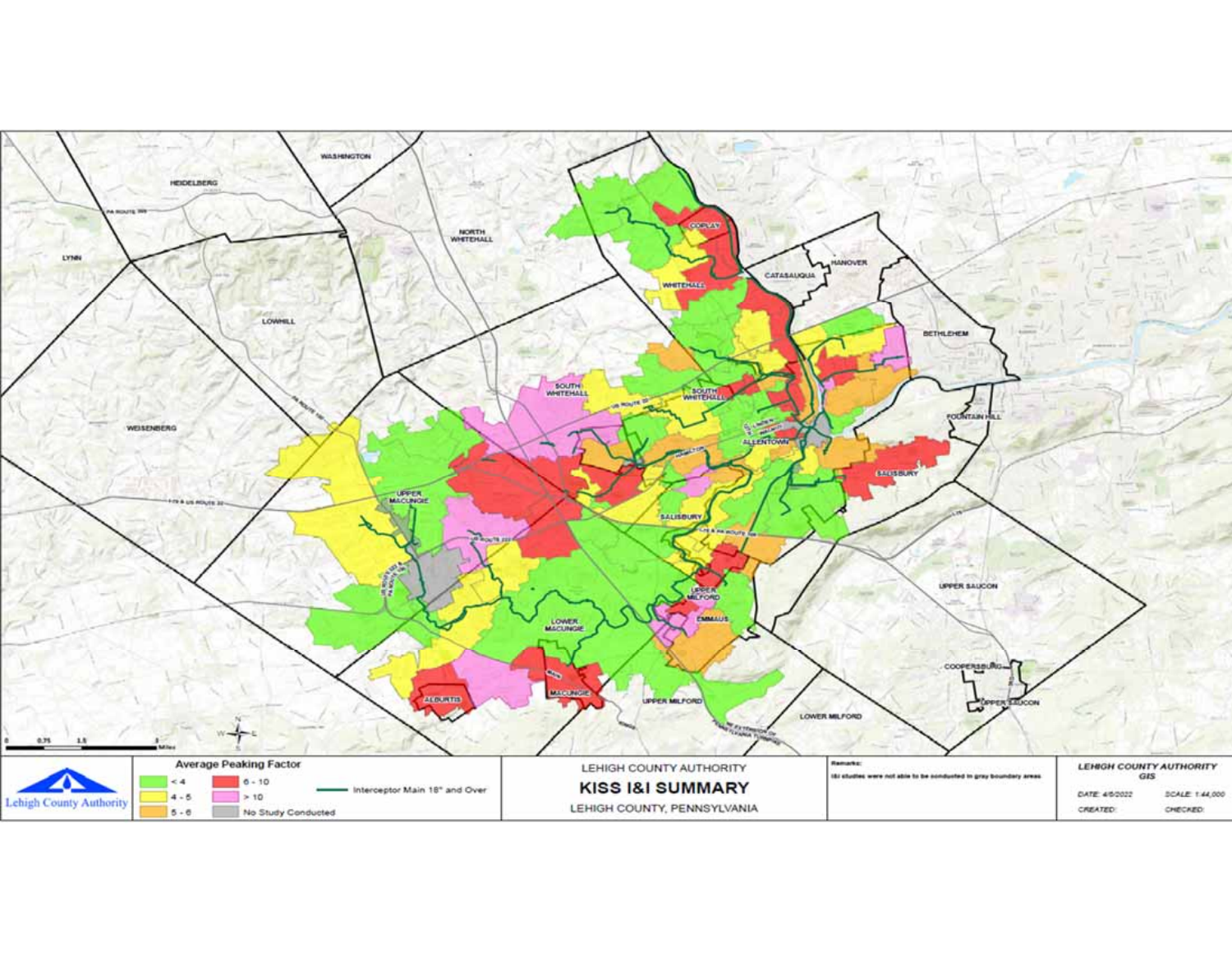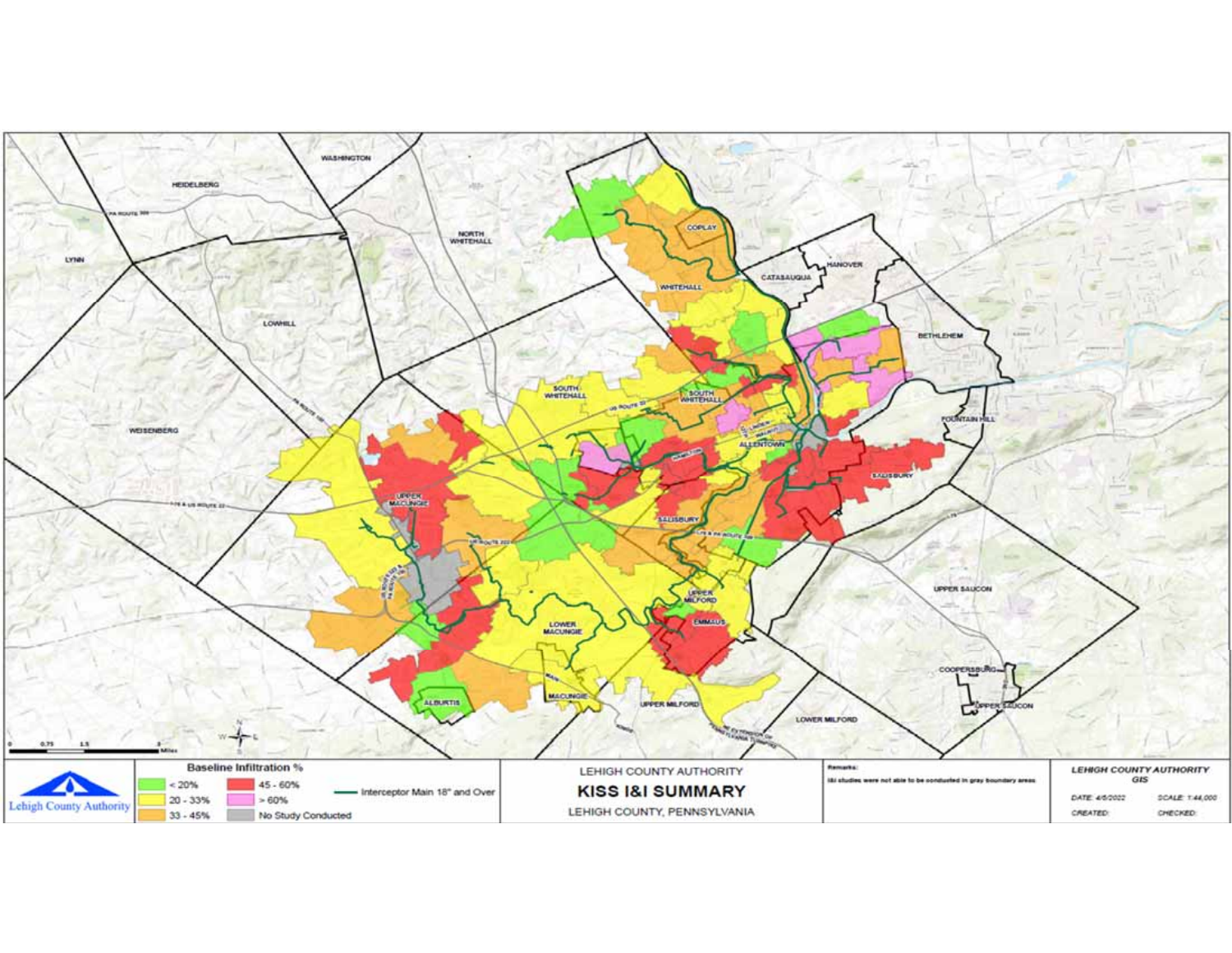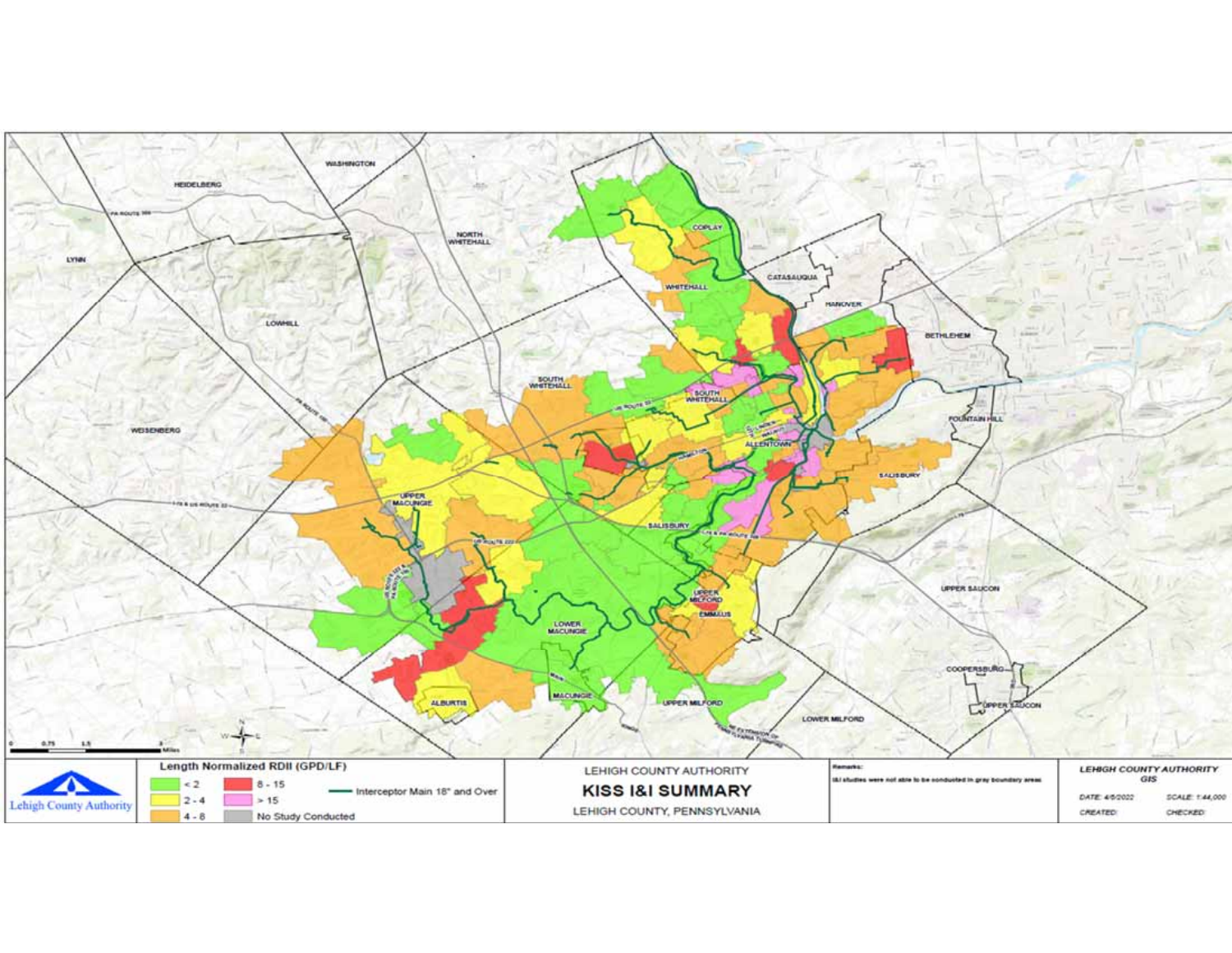

## **Statistics by Basin**

|                                                            | F          | <b>Selection</b> | <b>Hally Ford, Not</b> | <b>Righted</b> |              |        | <b>BASE MORE</b> | <b>MARINE R. PARK</b> | <b>School</b><br><b>CHE</b> | contrast Line Double (US). |             | <b>Parenth List By</b> | <b>SHERRY AND LINE</b> | 19419-008 | $\cdots$<br><b>RAME</b> | -<br>$\overline{a}$ | <b>MAGAIN</b>  |               | prestorate, but a month |                 | <b>DESCRIPTION</b> |              |               | <b>WALTER</b> | <b>Total State</b> | ASSESSED.      | <b>North Street</b> | office cannot<br><b>Book Fall</b> | attactment Word Brack What |        | <b>NIMIL, NA</b> | MISSION!   | 10013-002     |              | <b>MARK</b> |             |
|------------------------------------------------------------|------------|------------------|------------------------|----------------|--------------|--------|------------------|-----------------------|-----------------------------|----------------------------|-------------|------------------------|------------------------|-----------|-------------------------|---------------------|----------------|---------------|-------------------------|-----------------|--------------------|--------------|---------------|---------------|--------------------|----------------|---------------------|-----------------------------------|----------------------------|--------|------------------|------------|---------------|--------------|-------------|-------------|
|                                                            | œ          |                  |                        |                |              |        |                  |                       |                             |                            |             |                        |                        |           |                         |                     |                |               |                         |                 | C.Nul              | <b>City</b>  |               |               |                    |                |                     |                                   |                            |        |                  | Client     | (Citizen)     |              |             |             |
| Meter<br>Signatory<br>Parcels                              |            | 1,32             |                        |                |              |        |                  |                       |                             |                            | 工程          |                        |                        | 441       |                         |                     | 87.91          | 847           | 1,876                   |                 |                    | <b>EM</b>    |               |               |                    |                |                     |                                   | 3,009                      |        | 1,341            |            |               | <b>LNN</b>   |             | 383         |
| Basin Length (UF)                                          | 48,683     | 56.7             |                        |                |              | 31,651 | 34.043           | At ward               | 1214,548                    | 14,833                     | 148.8       | 35,365                 | 25,509                 | 12,545    | 15,554                  | 38,506              | \$7.92         | 33, 853       | <b>AS DSA</b>           | 27.72           | 11,439             | <b>KSAPR</b> | <b>35.879</b> | 26.8          | 141,700            | 193,32         | 39, 22              | 41.8%                             | 75,410                     |        | 83,099           | 35.37      | 2016          | 58322        | 190,000     | <b>RAPS</b> |
| Ory Westher GPO/EDU                                        | 3475       | 262              | 299                    | 294            |              |        | 260              | 235                   |                             | 333                        | IT.         | <b>TEL</b>             | 641                    | 301       | 170                     |                     | 3425           | 411           | ш                       | 241             | 370                | 310          | 211           | 273           | 364                | 401            | 676                 | 1380                              | 201                        |        | 111              | 303        | 4344          |              |             | 227         |
| <b>Average Cry Westher</b><br>Flow, DWF (MIGD)             | 0.772      | 211              | 0177                   | 0.72           | 0.116        | 0.313  | 0.443            | 0.185                 | $-641$                      |                            | 0.106 0.348 | 011                    | 0.264                  | 53325     | 0.128                   | 0.163               |                | 063 0154      | 0.139                   | 0304            | $-0.077$           |              | 0.424 0.327   | <b>CATEL</b>  | 1.29%              | $-0.47$        | 0.676               | 0.62                              | 0.22                       | 0.14   | 0.43             | 0.54       | 0.612         | 0.55         |             | 0.00        |
| <b>Baseline Infiltration N</b><br>edjusted for data issues |            |                  |                        |                | 43%          |        | 30%              |                       |                             |                            | <b>AT</b>   |                        |                        |           |                         |                     |                |               |                         | ш               |                    |              | 15%           |               | 345                |                |                     | w                                 | 14%                        |        |                  |            |               |              |             | 13h         |
| <b>Baseline Infiltration</b><br>(MAGD)                     | 0.502      | 0.118            | 0.114                  | 0.317          | 0.075        | 0.1630 | 0.133            | 0.068                 | 0.259                       | 0.042                      | 0.209       | 0.044                  | 0.100                  | 0.133     | 0.073                   | 0.090               | 0.346          | 0.061         | 0.079                   | 0.094           | 0.024              | 0.195        | 0.062         | 0.352         | 0.750              | 0.340          | 0.358               | 0.471                             | 0.040                      | 0.066  | 0.197            | 0.066      | 0.205         | 0.171        | 0.150       | 0.010       |
| <b>Average Peaking Factor</b><br>edjusted for date issues  |            | 12.7             |                        |                | 27.8         | 3.0    |                  |                       |                             | 14                         |             |                        |                        |           |                         |                     | $-2.4$         | 2.2           |                         | т               |                    |              |               | ЕD            |                    |                |                     |                                   | 45                         | 40     |                  | 13.4       |               |              |             |             |
| Length Normalized RDII<br>(GPD/LF)                         |            |                  |                        |                |              |        |                  |                       |                             |                            |             |                        |                        |           |                         |                     |                |               |                         |                 |                    |              |               |               |                    |                |                     |                                   |                            |        |                  |            |               |              |             |             |
|                                                            |            |                  |                        |                |              |        |                  |                       |                             |                            |             |                        |                        |           |                         |                     |                |               |                         |                 |                    |              |               |               |                    |                |                     |                                   |                            |        |                  |            |               |              |             |             |
| Meter<br>Signatory<br>Faccets                              |            | سرمسد            | $\overline{a}$         |                |              |        |                  |                       |                             |                            |             |                        |                        |           | ويورس                   |                     | <b>MARLANE</b> |               | <b>Not</b>              | <b>Park Net</b> | <b>Mark State</b>  |              |               | <b>MARCH</b>  |                    | <b>Service</b> |                     |                                   |                            |        |                  |            | <b>ME SAL</b> |              |             |             |
|                                                            |            |                  | <b>SM</b>              | SW1            |              |        |                  |                       |                             |                            |             |                        |                        |           |                         |                     | <b>CWS</b>     | $C1 = 1$      | <b>CINA</b>             |                 |                    |              |               | <b>COMMA</b>  |                    |                | <b>CONA</b>         | <b>Chile al</b>                   | CIWA                       |        |                  |            |               |              |             |             |
|                                                            | <b>LES</b> |                  |                        | 3, 34.3        |              |        | 3,317            | 2,414                 |                             |                            |             |                        |                        |           |                         |                     | 150            | 1,4%          | 42                      |                 |                    |              |               |               |                    |                |                     |                                   |                            |        |                  |            |               |              |             | L837        |
| <b>Basin Longth (UF)</b>                                   | 44,778     | 20.2             | 25,526                 | 2216.0         | <b>AA392</b> | 65,642 |                  | 719416 148,942        | <b>71,766</b>               | 21,158                     | 1,30,364    | 104,942                | 32,867                 | 41,842    | <b>MAIN</b>             | 48,811              | 73,743         | <b>R3.645</b> | $-42,330$               | 36,776          | 46,920             | 80,495       | 83,472        | 47,770        | 43,566             | 12,089         | 21,819              | 40.047                            | A.191                      | 47,742 | 49,917           | 11,444     | 13,72         | <b>ARMOR</b> | 15, 847     | 99.664      |
| Ory Westner GPO/EDU                                        |            | 347              | 4350                   | 261            | 281          | 1828   | 188              | 296                   | ш                           | 181                        |             | 339                    | 264                    | 648       | 258                     |                     | 148            | 128           | 431                     | 335             | 139                |              | ИJ            | 126           |                    | $-131$         | 230                 | 204                               | 1006                       | 279    | 217              | 265        | w             |              |             | 259         |
| <b>Average Dry Weather</b><br>Flow, DWF (MGC)              |            | 0.42             | 0.045                  | 0.22           | 0.13         | 0.175  | 0.246            | 京都                    | 0.27                        | 0.442                      | $-0.064$    | 0.637                  | 0.15                   | 0.231     | 0.661                   |                     | 0.128          | 0.186         | 0.262                   | 0.282           | 0.134              | 0118         | 0.243         | 0.011         | $-0.137$           | 0.134          | 0.191               | 0.176                             | o ossi                     | 0.264  | 0.134            | 0.041      | 0.107         | 0.347        | 0.05        | 63          |
| <b>Baseline Indianation N</b><br>ediusted for data issues  |            |                  | sach                   |                |              | 29N    | <b>TOM</b>       | 22 <sup>3</sup>       | 26%                         |                            | 17%         |                        |                        |           | 32%                     |                     |                | 12%           |                         |                 |                    |              |               |               | <b>Z7N</b>         | <b>HA</b>      |                     | 1EN                               |                            | 11%    |                  | <b>BON</b> |               |              | 20%         |             |
| <b>Baseline Infiltration</b><br>(MGD)                      |            | 0.147            | 0.065                  | 0.140          | 0.087        | 0.0496 | 0.074            | 0.180                 | 0.070                       | 0.134                      | ODEL        | 0.327                  | 0.071                  | 0.091     | 0.21.2                  |                     | 0.080          | 0.093         | 0.113                   | 0.114           | 0.055              | 0.052        | 0.066         | 0.026         | 0.054              | 0.048          | 0.0019              | 0.032                             | 0.082                      | 0.048  | 0.042            | 0.020      | 0.031         | 0.077        | $-0.010$    | 0.340       |
| <b>Average Peaking Factor</b><br>edjusted for data issues  |            |                  |                        | 43             |              |        |                  | 16.0                  |                             |                            |             |                        |                        | 40.01     | 10.0                    |                     |                | 23            | 22                      |                 | 10.0               |              | 2.8           | $-10.0$       |                    |                |                     | 41                                |                            |        |                  |            | 13.1          |              |             |             |
| Length Normalized RDS<br>(GPD/LF)                          |            |                  |                        |                |              |        |                  |                       |                             |                            |             |                        |                        |           |                         |                     |                |               |                         |                 |                    |              |               |               |                    |                |                     |                                   |                            |        |                  |            |               |              |             |             |

| Meter    |       |  |  |  |  |  |  | <b>BRUN</b>    |  | City  |       |       |       |      |              |   |     | <b>WASP</b><br>Stats: |
|----------|-------|--|--|--|--|--|--|----------------|--|-------|-------|-------|-------|------|--------------|---|-----|-----------------------|
| Signato  |       |  |  |  |  |  |  |                |  | 90.13 | 4.635 | 4,431 | 7,751 | 2378 | <b>STARS</b> | ш |     | 9,534 32,632          |
| Parcella | 16.75 |  |  |  |  |  |  | <b>L. Suit</b> |  |       |       |       |       | 1.16 | œ            |   | 151 | 324                   |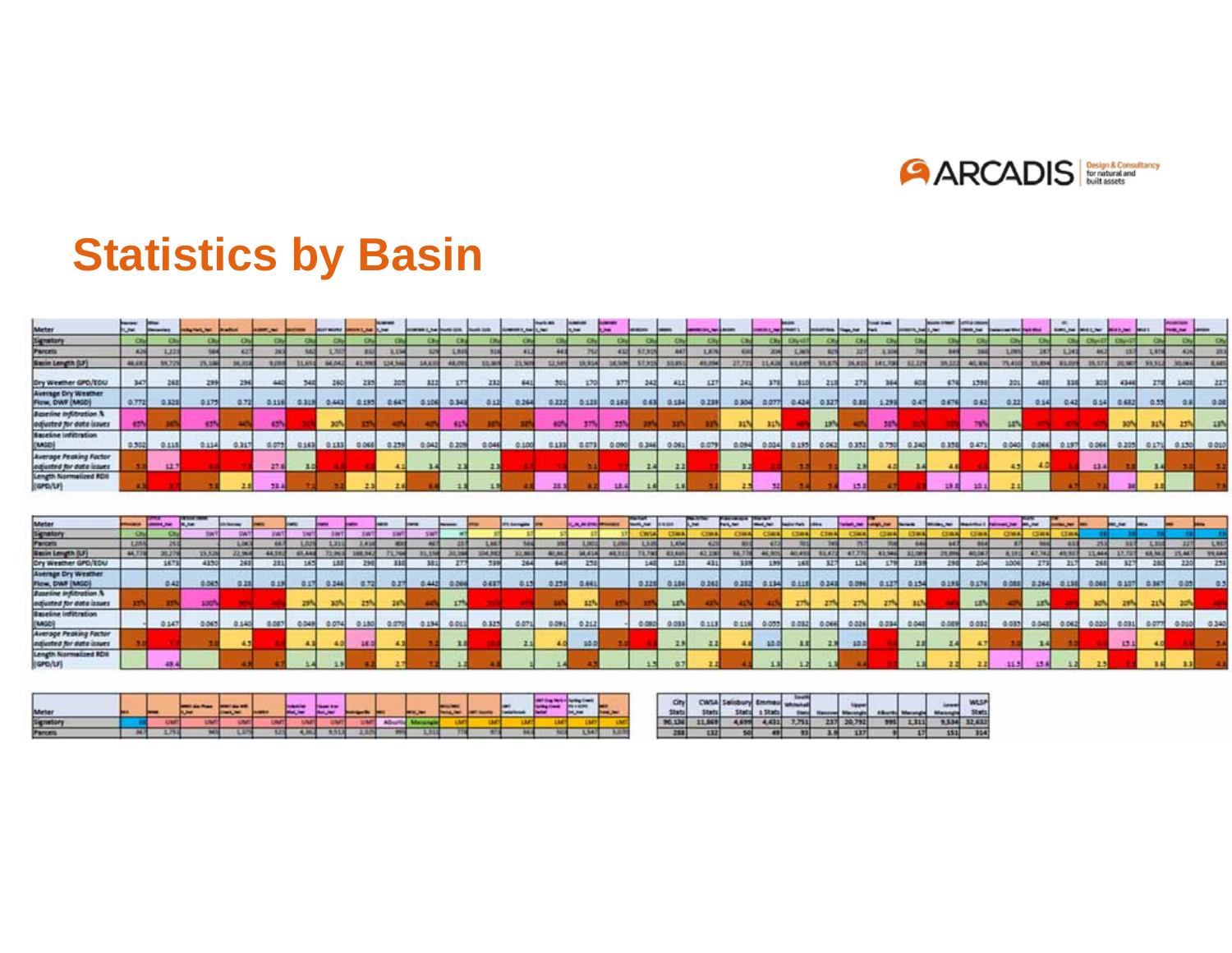

## **Conclusions**

- • Older systems (City, Salisbury, and Emmaus) are generally leakiest sewers, but all Signatories have bad areas
- • Western Lehigh municipalities have made good progress in I&I reductions, especially Macungie and Alburtis
- • There is ~11 MGD of baseline infiltration that, if removed, can be turned into dry weather capacity
- • Wet weather flow issues are driven by leaking sewers
- • Wet weather overflows are driven by manhole cover inflows



**No amount of I&I removal will eliminate need to expand conveyance for LCA… But it can reduce it considerably.**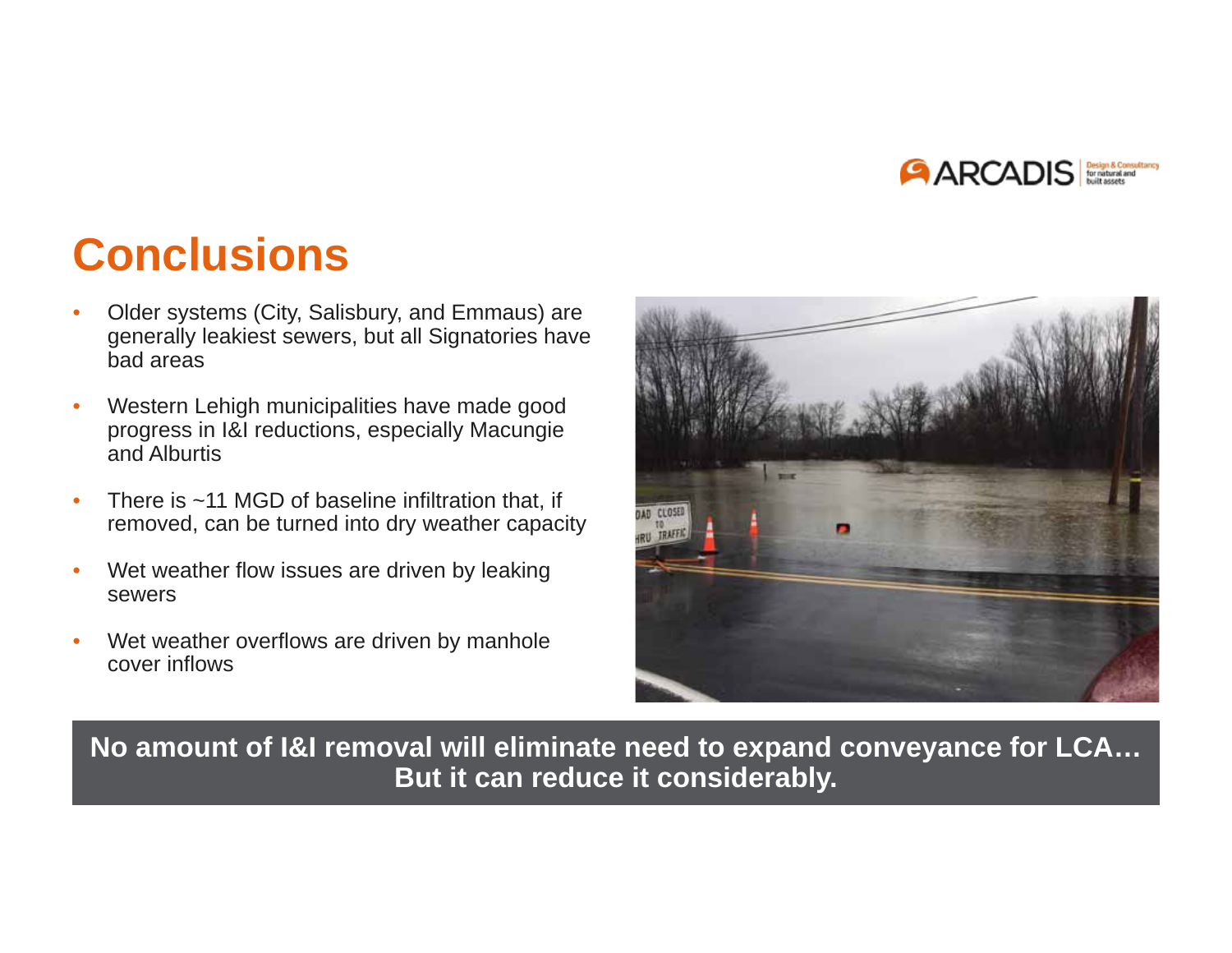

## **Next Steps – 2022**

Complete sewer system nighttime weiring

KISS municipalities develop I&I Source Reduction Programs

Design storm selection to be used for system modeling & alternatives evaluation

Baseline model runs based on current system configuration, current and future flows, dry and wet-weather scenarios

Preliminary screening of alternatives